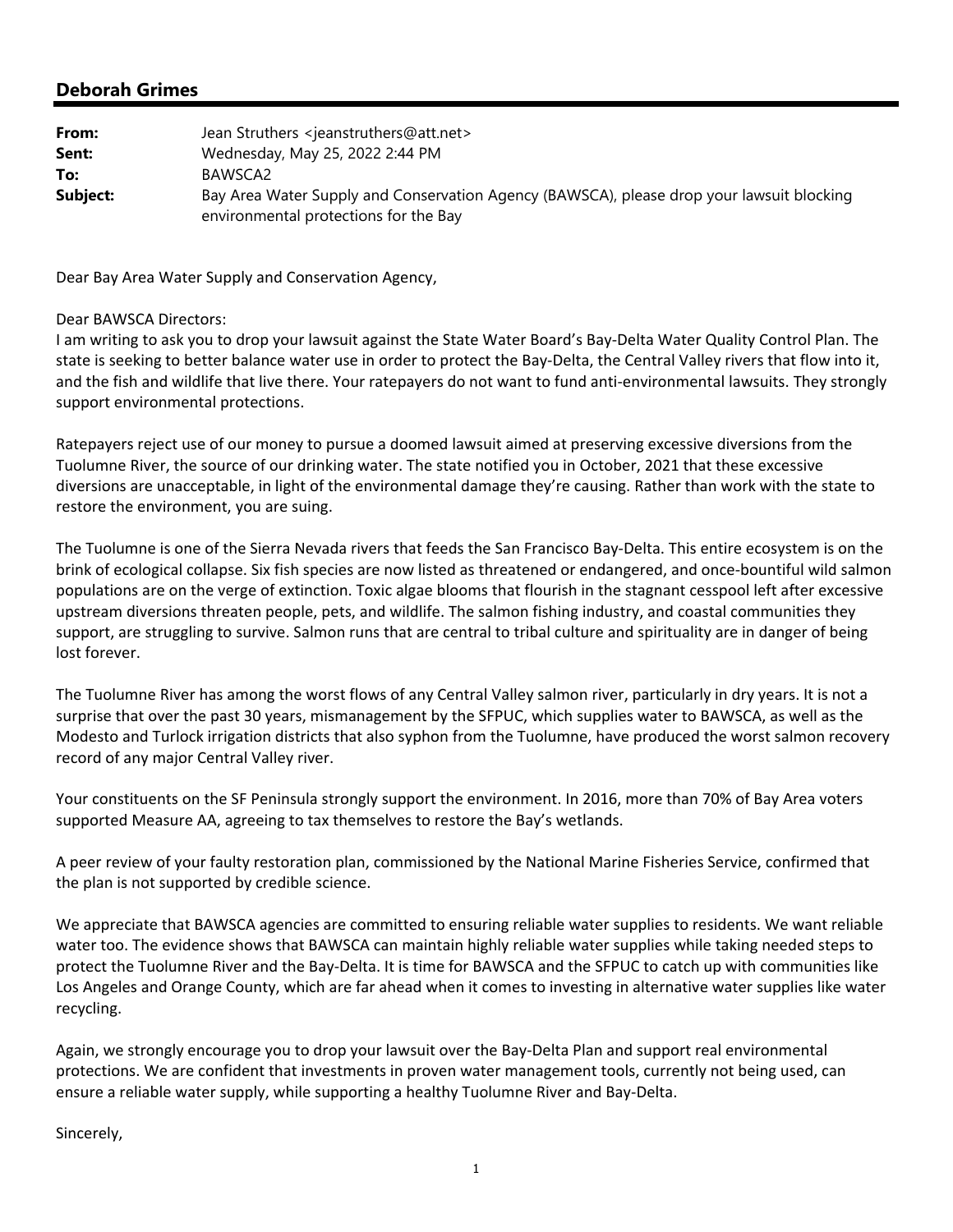Jean Struthers Robleda road los altos hills, CA 94022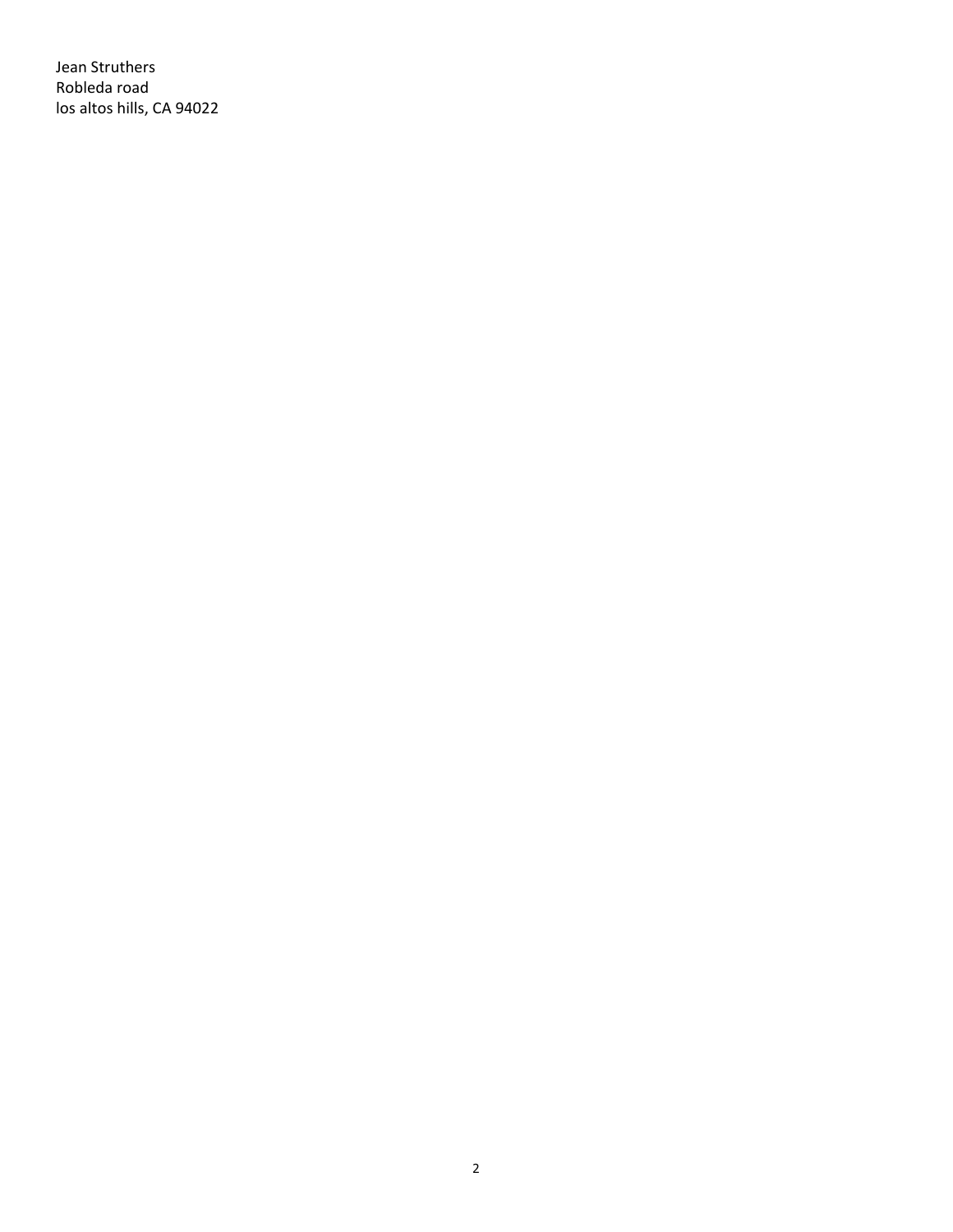| From:    | Pamela Green <pamgreen11@yahoo.com></pamgreen11@yahoo.com>                                                                         |
|----------|------------------------------------------------------------------------------------------------------------------------------------|
| Sent:    | Wednesday, May 25, 2022 2:23 PM                                                                                                    |
| To:      | BAWSCA2                                                                                                                            |
| Subject: | Bay Area Water Supply and Conservation Agency (BAWSCA), please drop your lawsuit blocking<br>environmental protections for the Bay |

Dear Bay Area Water Supply and Conservation Agency,

#### Dear BAWSCA Directors:

I am writing to ask you to drop your lawsuit against the State Water Board's Bay‐Delta Water Quality Control Plan. The state is seeking to better balance water use in order to protect the Bay‐Delta, the Central Valley rivers that flow into it, and the fish and wildlife that live there. Your ratepayers do not want to fund anti-environmental lawsuits. They strongly support environmental protections.

Ratepayers reject use of our money to pursue a doomed lawsuit aimed at preserving excessive diversions from the Tuolumne River, the source of our drinking water. The state notified you in October, 2021 that these excessive diversions are unacceptable, in light of the environmental damage they're causing. Rather than work with the state to restore the environment, you are suing.

The Tuolumne is one of the Sierra Nevada rivers that feeds the San Francisco Bay‐Delta. This entire ecosystem is on the brink of ecological collapse. Six fish species are now listed as threatened or endangered, and once‐bountiful wild salmon populations are on the verge of extinction. Toxic algae blooms that flourish in the stagnant cesspool left after excessive upstream diversions threaten people, pets, and wildlife. The salmon fishing industry, and coastal communities they support, are struggling to survive. Salmon runs that are central to tribal culture and spirituality are in danger of being lost forever.

The Tuolumne River has among the worst flows of any Central Valley salmon river, particularly in dry years. It is not a surprise that over the past 30 years, mismanagement by the SFPUC, which supplies water to BAWSCA, as well as the Modesto and Turlock irrigation districts that also syphon from the Tuolumne, have produced the worst salmon recovery record of any major Central Valley river.

Your constituents on the SF Peninsula strongly support the environment. In 2016, more than 70% of Bay Area voters supported Measure AA, agreeing to tax themselves to restore the Bay's wetlands.

A peer review of your faulty restoration plan, commissioned by the National Marine Fisheries Service, confirmed that the plan is not supported by credible science.

We appreciate that BAWSCA agencies are committed to ensuring reliable water supplies to residents. We want reliable water too. The evidence shows that BAWSCA can maintain highly reliable water supplies while taking needed steps to protect the Tuolumne River and the Bay‐Delta. It is time for BAWSCA and the SFPUC to catch up with communities like Los Angeles and Orange County, which are far ahead when it comes to investing in alternative water supplies like water recycling.

Again, we strongly encourage you to drop your lawsuit over the Bay‐Delta Plan and support real environmental protections. We are confident that investments in proven water management tools, currently not being used, can ensure a reliable water supply, while supporting a healthy Tuolumne River and Bay‐Delta.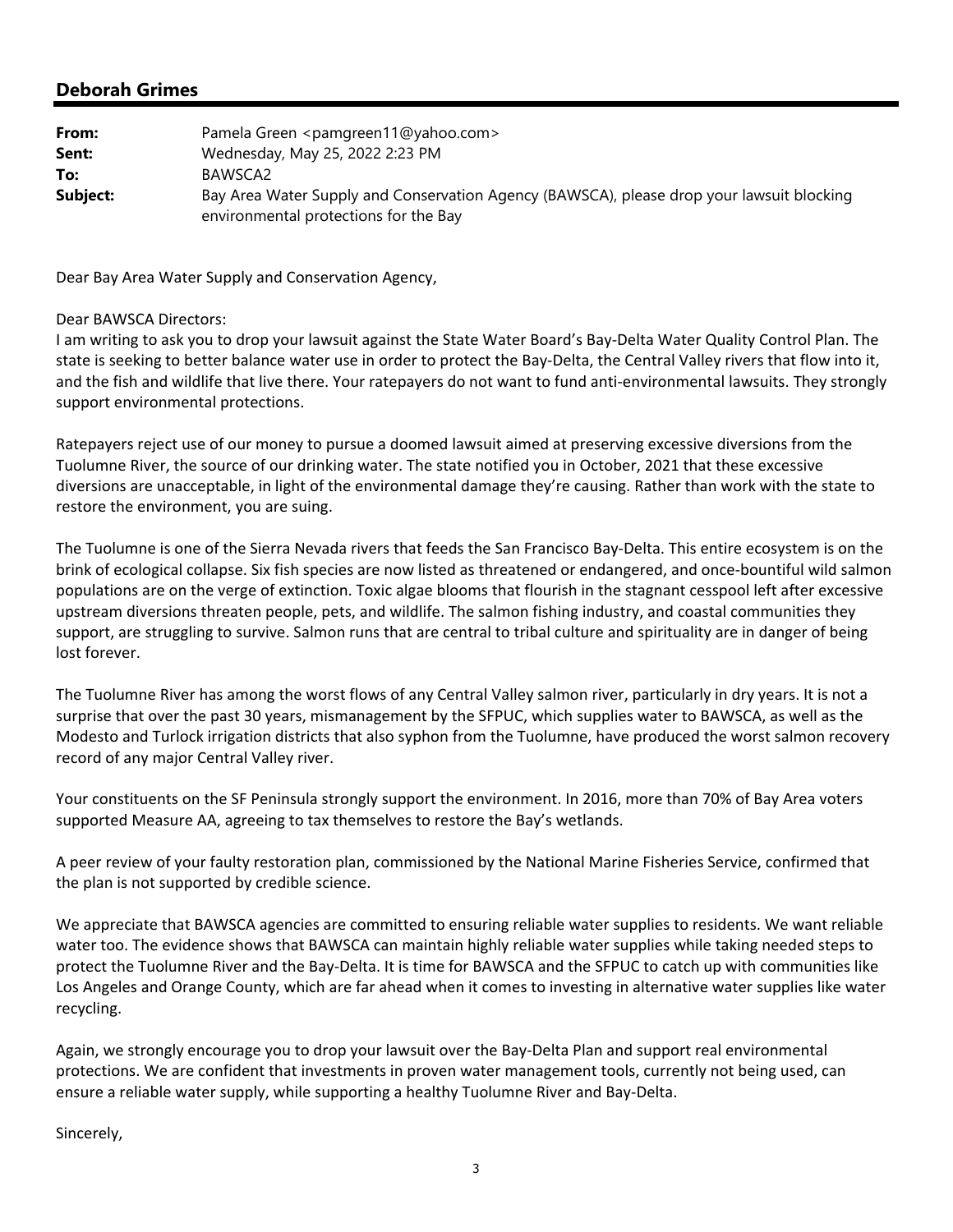Pamela Green 159 Rock Hill Dr. Tiburon, CA 94920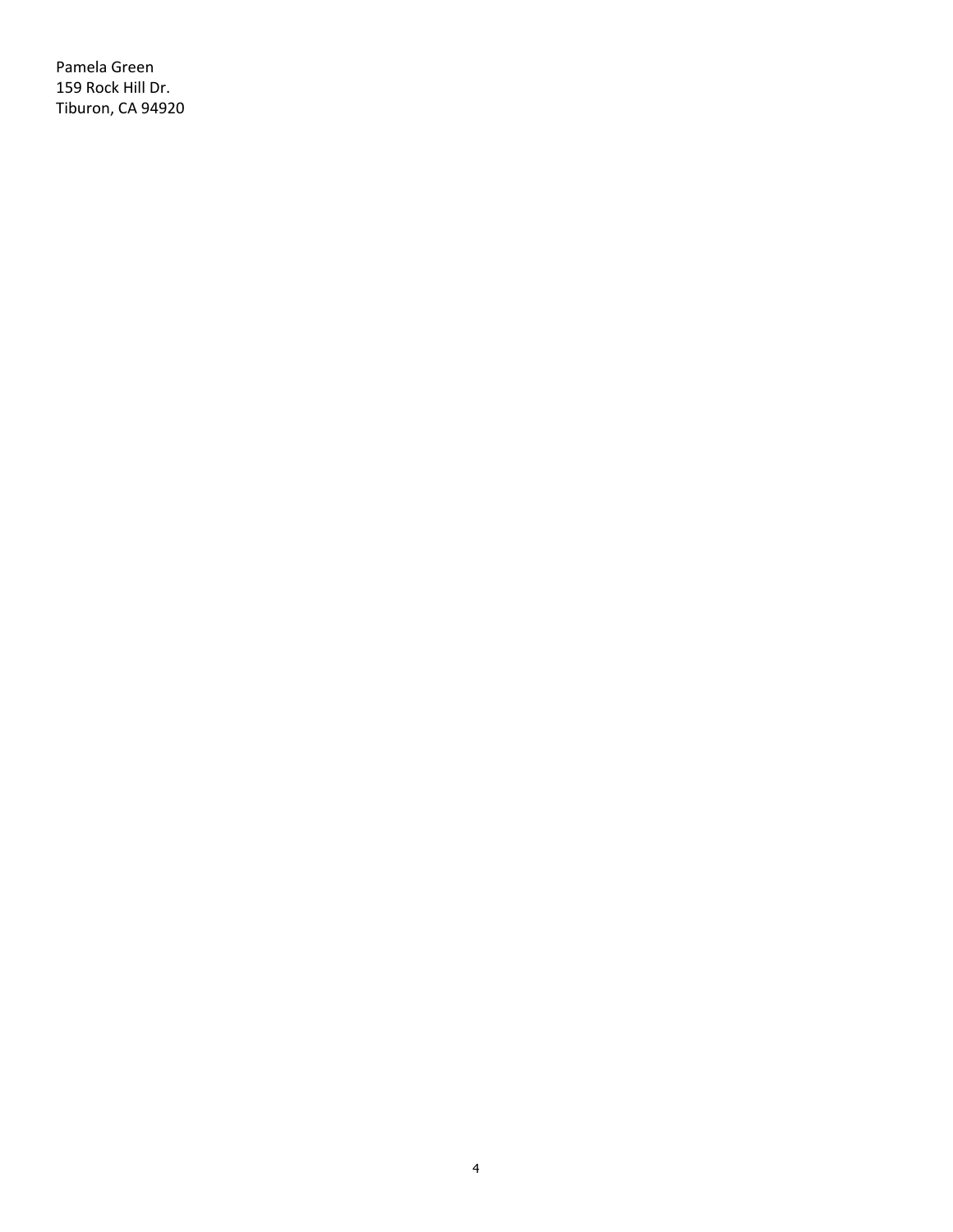| From:    | Karen Harwell <karenharwell@gmail.com></karenharwell@gmail.com>                                                                    |
|----------|------------------------------------------------------------------------------------------------------------------------------------|
| Sent:    | Tuesday, May 24, 2022 10:30 PM                                                                                                     |
| To:      | BAWSCA2                                                                                                                            |
| Subject: | Bay Area Water Supply and Conservation Agency (BAWSCA), please drop your lawsuit blocking<br>environmental protections for the Bay |

Dear Bay Area Water Supply and Conservation Agency,

#### Dear BAWSCA Directors:

I am writing to ask you to drop your lawsuit against the State Water Board's Bay‐Delta Water Quality Control Plan. The state is seeking to better balance water use in order to protect the Bay‐Delta, the Central Valley rivers that flow into it, and the fish and wildlife that live there. Your ratepayers do not want to fund anti-environmental lawsuits. They strongly support environmental protections.

Ratepayers reject use of our money to pursue a doomed lawsuit aimed at preserving excessive diversions from the Tuolumne River, the source of our drinking water. The state notified you in October, 2021 that these excessive diversions are unacceptable, in light of the environmental damage they're causing. Rather than work with the state to restore the environment, you are suing.

The Tuolumne is one of the Sierra Nevada rivers that feeds the San Francisco Bay‐Delta. This entire ecosystem is on the brink of ecological collapse. Six fish species are now listed as threatened or endangered, and once‐bountiful wild salmon populations are on the verge of extinction. Toxic algae blooms that flourish in the stagnant cesspool left after excessive upstream diversions threaten people, pets, and wildlife. The salmon fishing industry, and coastal communities they support, are struggling to survive. Salmon runs that are central to tribal culture and spirituality are in danger of being lost forever.

The Tuolumne River has among the worst flows of any Central Valley salmon river, particularly in dry years. It is not a surprise that over the past 30 years, mismanagement by the SFPUC, which supplies water to BAWSCA, as well as the Modesto and Turlock irrigation districts that also syphon from the Tuolumne, have produced the worst salmon recovery record of any major Central Valley river.

Your constituents on the SF Peninsula strongly support the environment. In 2016, more than 70% of Bay Area voters supported Measure AA, agreeing to tax themselves to restore the Bay's wetlands.

A peer review of your faulty restoration plan, commissioned by the National Marine Fisheries Service, confirmed that the plan is not supported by credible science.

We appreciate that BAWSCA agencies are committed to ensuring reliable water supplies to residents. We want reliable water too. The evidence shows that BAWSCA can maintain highly reliable water supplies while taking needed steps to protect the Tuolumne River and the Bay‐Delta. It is time for BAWSCA and the SFPUC to catch up with communities like Los Angeles and Orange County, which are far ahead when it comes to investing in alternative water supplies like water recycling.

Again, we strongly encourage you to drop your lawsuit over the Bay‐Delta Plan and support real environmental protections. We are confident that investments in proven water management tools, currently not being used, can ensure a reliable water supply, while supporting a healthy Tuolumne River and Bay‐Delta.